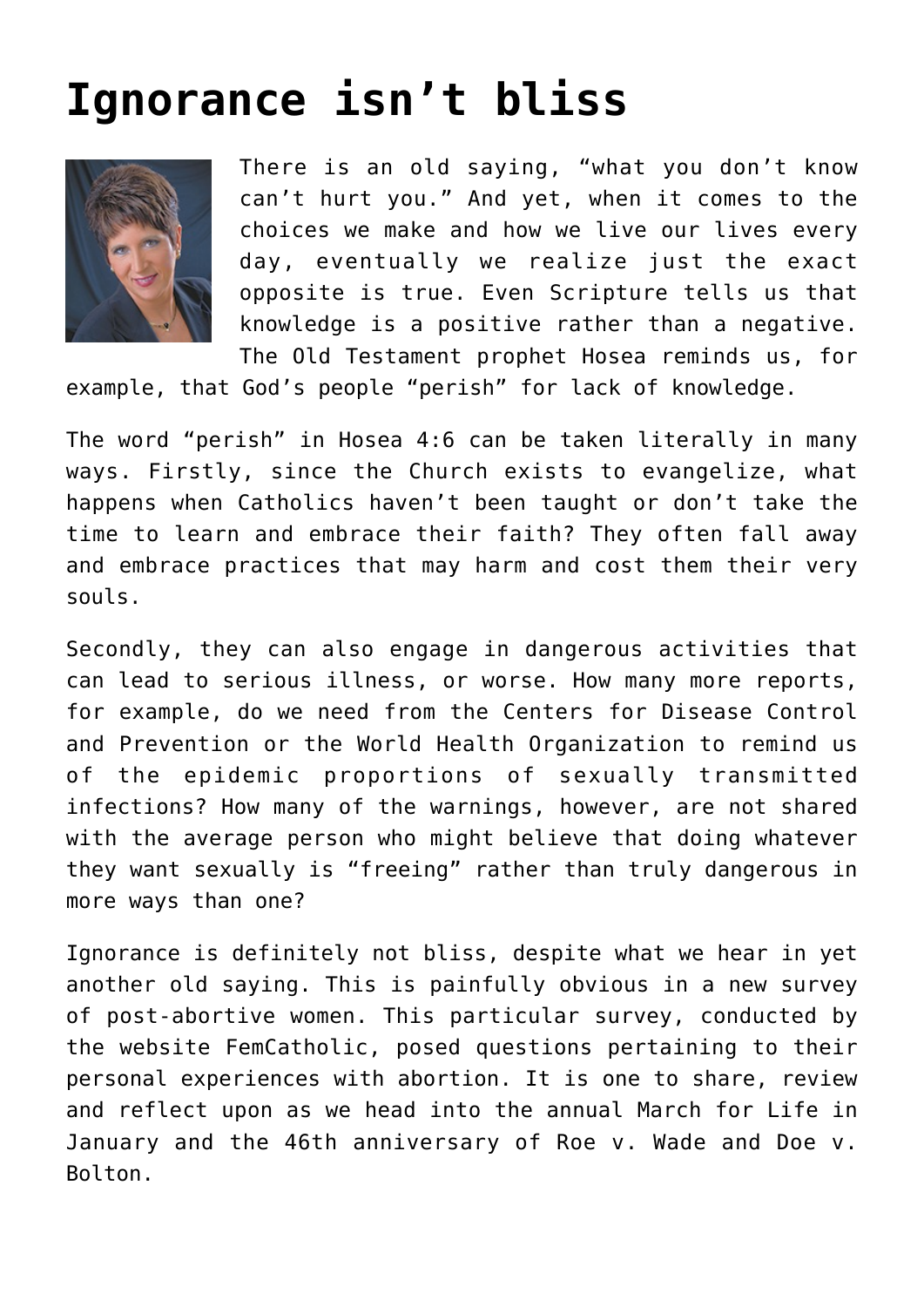These Supreme Court decisions gave us abortion on demand through nine months of pregnancy. Planned Parenthood, along with much of the mass media and the rest of the culture, wants us to believe that women truly "know" what they are doing when they have an abortion. We are practically hit over the head with the word or message of "choice." Yet, more and more research shows us that women who "choose" to abort their unborn children didn't realize they actually had a different alternative because they didn't have or weren't aware of information that could have changed their decision.

FemCatholic found, among other things, that women noted "a lack of practical information about the support available to young mothers." According to a Catholic News Agency article, one respondent said that she desperately wanted but couldn't find practical resources, information and inspiration when she was faced with an unexpected pregnancy.

"How can I finish my degree and be a parent? Where can I live? Can I continue in dorm housing? Are there other mothers out there with thriving careers who started out with an unplanned pregnancy as a single woman?" she asked.

As FemCatholic explains, this same woman said she came to the devastating realization after the fact that there was actually plenty of help available right on her college campus. It would have been enough to keep her baby and continue her studies.

"It makes me sick to think about it. If that information had been readily available, I would have a 10-year-old today."

When it comes to abortion, what we don't know can be a matter of life or death. With the largest annual pro-life event scheduled in Washington, D.C., right around the corner, there's no better time to ask ourselves not only how much we really "know" and care about this issue, but also how much we're willing to share.

*Teresa Tomeo is the host of "Catholic Connection," produced by*